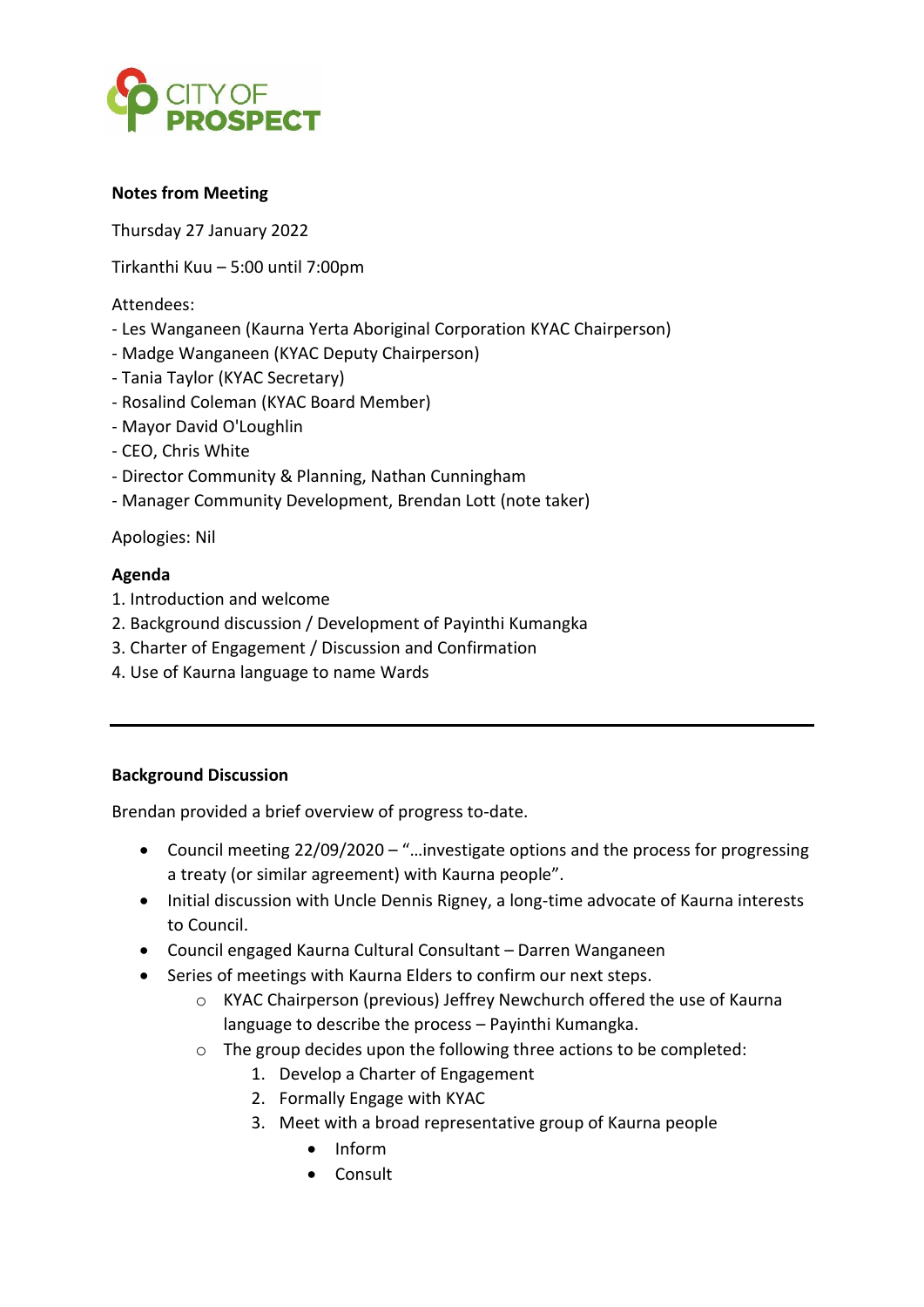- Nigel McBride (previous) CEO developed a draft Charter of Engagement 08/06/2021
- Council confirms membership of Payinthi Kumangka Steering Group 24/08/202
	- o Mayor O'Loughlin
	- o Councillor Allen Harris
	- o One Senior Council Officer (at the discretion of the CEO)
- Community Forum 1/10/2021
	- o Attended by 25 Kaurna Elders, representation from KYAC Board, Mayor O'Loughlin, Councillor Allen Harris and Councillor Kristina Barnett, residents.

## **Charter of Engagement**

Action Brendan - Changes to the draft Charter of Engagement will be made according to the dot points detailed below, with version 2 distributed to all attendees for further comment and confirmation.

Action all attendees – provide feedback to Brendan regarding version 2 of the draft Charter of Engagement. Final draft to be discussed and confirmed by KYAC and then Council.

## Sovereignty

- Sovereignty is not just spiritual; it's about taking control.
	- o Delete the word sovereignty

## Truth Telling

- There needs to be a focus upon Truth Telling reflected within this Charter.
	- o Change text *"…the truth over hurt and pain caused by more than 200 years of European settlement…"* This statement does not accurately reflect the truth, it is much more than hurt and pain.
		- Instead use "250 years of trauma".
	- o Consider incorporating two parts:
		- Invasion landing in NSW
		- Invasion landing in SA

### Listen and Understand

- Listen, understand, and agree upon the future that we want together.
- Ensure we focus upon Kaurna people, keep the focus narrow.

### Makarrata

• Makarrata is a good word to use, however, can we use a Kaurna word with the same meaning or intent?

Action Brendan - Contact Kaurna Warra Karrpanthi requesting their advice for the use of Kaurna language.

### Grieve

- Grieve How would non-Kaurna people grieve over the 250 years of trauma experienced by Kaurna people?
	- o Grieving needs to be understood as being a shared experience.
	- o Keep the word 'grieve'.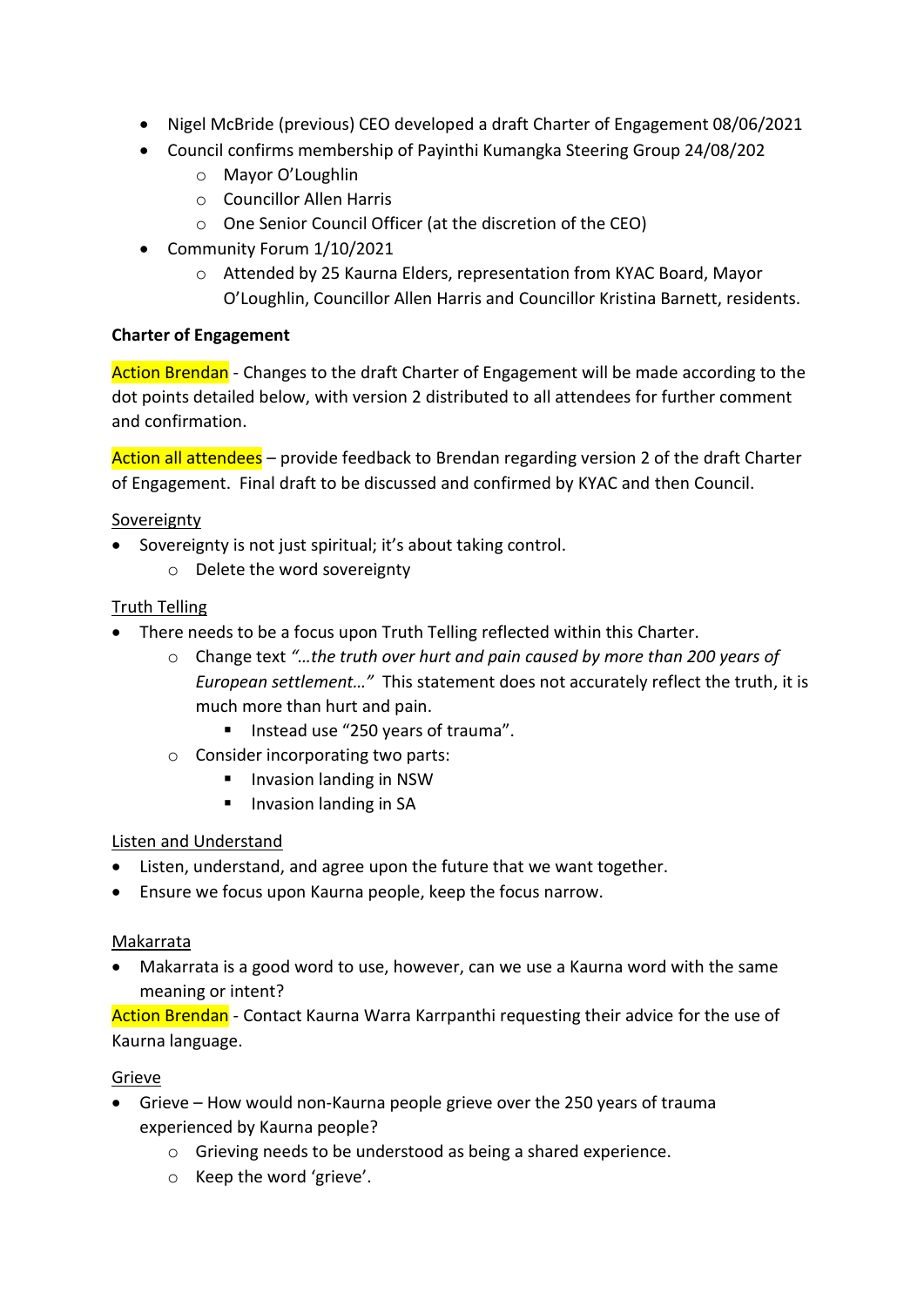- o Add the word 'empathy'.
- o Change the text "Coming together in good faith" add 'healing' or 'to heal' after 'to grieve'.

# Trauma

- Some discussion regarding what is meant by the word trauma.
	- o Intergenerational
	- o Being felt today
	- o Recent re-burial of Kaurna old people was traumatic.
	- $\circ$  Important to consider how we work with people who are dealing with trauma.
- Currently, most people are ignorant of the ongoing trauma impacting Kaurna people.
	- o Council needs to develop a policy and procedure to ensure staff (and contractors) are considerate of the timeless history of Kaurna people.
		- i.e. earth moving works to consider uncovering of Kaurna artifacts and burials.
		- By doing this we are respecting Kaurna culture, by not doing this we are not respecting Kaurna culture.

# Resilience

- Acknowledge the resilience of Kaurna people
	- o How we have survived will inform our ongoing resilience.

# Model for Other Councils

• The process we are developing for Payinthi Kumangka may be used as a model for how other Council's develop similar initiatives.

# Senior Kaurna Elders

- It is unnecessary to use the word 'Senior' when referring to 'Kaurna Elders'.
- Only a few Senior Kaurna Elders survive today.
	- o We acknowledge the contributions to City of Prospect made by Uncle Lewis O'Brien.

# Indigenous

- Ensure that all use of the word Indigenous includes an initial capital letter.
- Remove the text 'Indigenous Stakeholders'
	- o Needs to read "anyone who you think should be invited and involved".

# Reconciliation Action Plan

• Reconciliation Action Plans (RAP) arose from the Royal Commission into Aboriginal Deaths in Custody, addressing systemic racism. Needs to be led by Kaurna people.

# Payinthi Kumangka Steering Group

- Kaurna representation upon the Payinthi Kumangka Steering Group may be KYAC Board members or anyone else, who has been given authority by the Board, to act on their behalf e.g. Dennis Rigney and/or Darren Wanganeen, reporting back to the Board.
	- $\circ$  Both Kaurna Women and Men should be represented upon the Steering group
	- o A young person should be represented upon the Steering Group